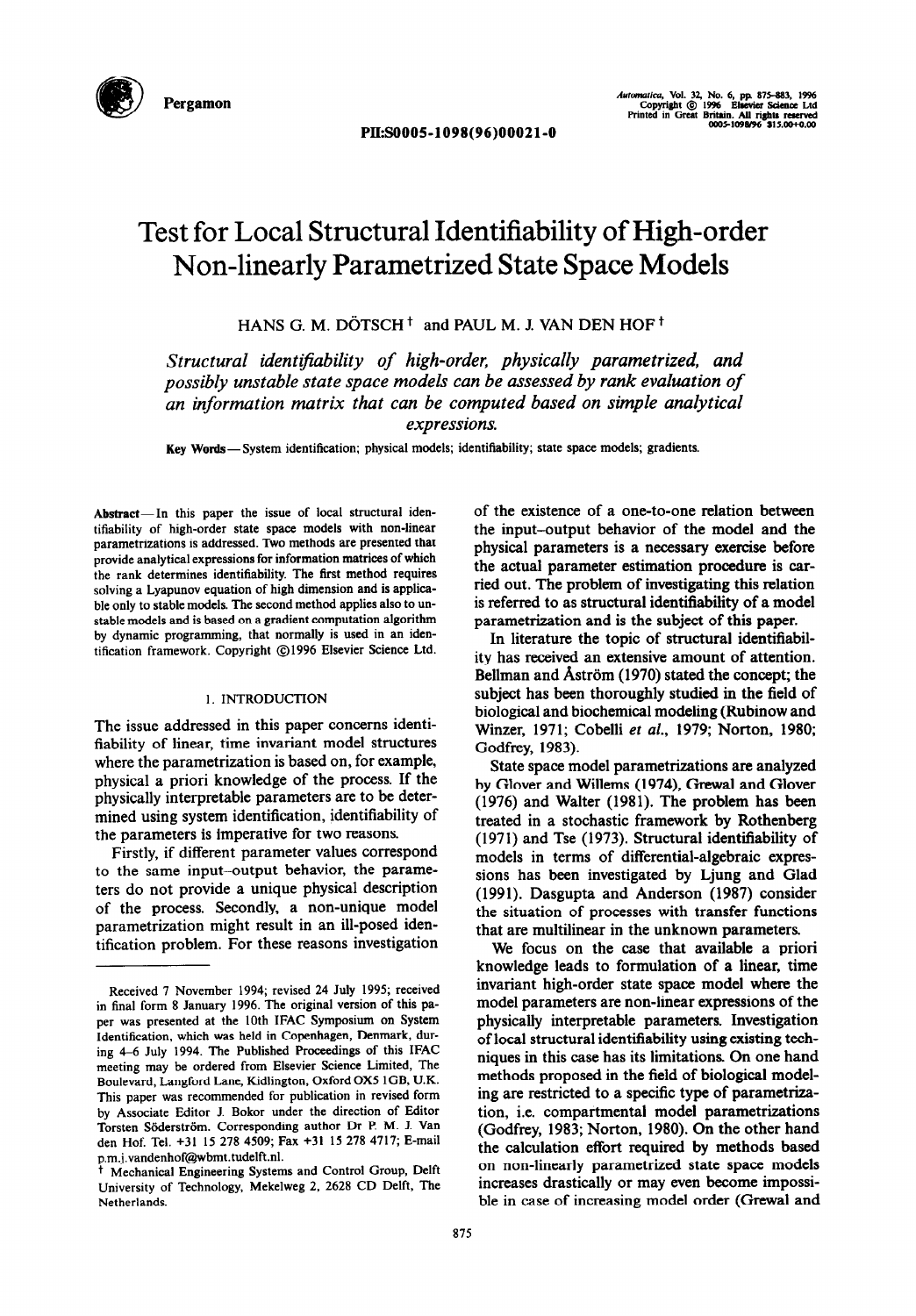Glover, 1976; Glover and Willems, 1974).

In this paper two methods are proposed for analysis of local structural identifiability of non-linearly parametrized, high-order state space model representations. Both methods are based on rank evaluation of a Jacobian matrix, being similar to a rank test on the information matrix as formulated by Rothenberg (1971) and Tse (1973). A problem in their work still is the computation of the information matrix in the related identification problem.

We will present two different methods where the required rank test is formulated on information matrices related to an infinite-time and a finite-time identification criterion. The first method provides a compact solution to the problem but requires solving a Lyapunov equation of (very) high dimension. The method only holds for stable models which may pose problems in case the physics of the process dictate, for instance, an integrator. An alternative method provides an extension to unstable systems. Here, calculation of an analytical expression for the (finite-time) information matrix is enabled through use of an algorithm for gradient computation, based on a dynamic programming formulation and normally used in a prediction-error identification framework. Both methods require analytical expressions for the partial derivatives of the state space matrices with respect to the argument parameters and show limited complexity.

In our notation we will consider the discrete-time case, however, it will be explained a posteriori that both methods are also applicable to continuoustime state space realizations. Firstly we will briefly review the local structural identifiability problem. The approach based on calculation of the infinitetime information matrix is presented in Section 3. Next, the computational aspects of local structural analysis based on gradient computation are elaborated in Section 4. A simulation example is treated in Section 5.

#### 2. LOCAL STRUCTURAL IDENTIFIABILITY

Consider a linear, time invariant single-input, single-output discrete-time state space model structure, parametrized in  $\theta$ :

$$
x(k+1) = A(\theta)x(k) + b(\theta)u(k), \qquad (1)
$$

$$
y(k) = c(\theta)x(k), \tag{2}
$$

where  $x(k) \in \mathbb{R}^n$ ,  $u(k) \in \mathbb{R}$ ,  $y(k) \in \mathbb{R}$  and  $\theta \in \Theta \subset \mathbb{R}^q$ . Without loss of generality the direct feedthrough  $d(\theta)$  is assumed to be 0. The elements of  $A(\theta)$ ,  $b(\theta)$ ,  $c(\theta)$  are supposed to be algebraic functions of the elements of  $\theta$ .

For a definition of local structural identifiability we adopt the formulation by Glover and Willems (1974):

*Definition* 1. A model structure (l), (2) is said to be locally identifiable from the transfer function at the point  $\hat{\theta} \in \Theta$  if there exists  $\epsilon > 0$  such that the following conditions:

- (1)  $\|\theta_1 \hat{\theta}\| < \epsilon$ ,  $\|\theta_2 \hat{\theta}\| < \epsilon$ ; and
- (2)  $c(\theta_1)(zI A(\theta_1))^{-1}b(\theta_1) = c(\theta_2)(zI A(\theta_2))^{-1}b(\theta_2)$ for all  $z \in \mathbb{C} \backslash {\lbrace \lambda(A(\theta_1)), \lambda(A(\theta_2)) \rbrace}$  where  $\lambda(\cdot)$  indicates the set of eigenvalues of a matrix;

$$
imply that \theta_1 = \theta_2. \qquad \qquad \Box
$$

In words, in the neighborhood of  $\hat{\theta}$  there are no two models with distinct parameters which have the same transfer function. In Definition 1 equality of the transfer functions is related to equality of the parameters. To mould this in a mathematical framework the following lemma on injective maps is presented (Glover and Willems, 1974):

*Lemma* 1. Let  $\Omega$  be an open set in  $\mathbb{R}^n$  and f :  $\Omega$   $\rightarrow$   $\mathbb{R}^m$  be a k-times continuously differentiable map with  $k \ge 1$ . If  $\partial f(x)/\partial x$  has constant rank *r* in a neighborhood of  $\hat{x}$ , then f is locally injective at  $\hat{x}$  if and only if  $r = n$ .

*Now* Definition 1 together with Lemma 1 lead to the following proposition (see also Grewal and Glover, 1976; Norton, 1980).

*Proposition* 1. Consider the map  $S_m : \Theta \subset \mathbb{R}^q$  $\mathbb{R}^m$  defined by:

$$
S_m(\theta) := [h(1, \theta) h(2, \theta) \dots h(m, \theta)]^{\mathrm{T}}, \quad (3)
$$

where  $h(k, \theta) = c(\theta) A^{k-1}(\theta) b(\theta)$   $(k = 1, 2, ..., m)$ are the first *m* Markov parameters of the model. Then, the model structure  $(1)$ ,  $(2)$  is locally structural identifiable in  $\theta = \theta_0$  if for any  $m \ge 2n$ ,  $rank(\partial S_m/\partial \theta) = q$  in  $\theta = \theta_0$ .

So, analysis of local structural identifiability of (l), (2) amounts to evaluation of the rank of the Jacobian matrix

$$
\frac{\partial S_m(\theta)}{\partial \theta}\Big|_{\theta=\theta_0}
$$
\n
$$
= \begin{bmatrix}\n\frac{\partial h(1)}{\partial \theta_1} & \frac{\partial h(1)}{\partial \theta_2} & \cdots & \frac{\partial h(1)}{\partial \theta_q} \\
\frac{\partial h(2)}{\partial \theta_1} & \cdots & \frac{\partial h(m)}{\partial \theta_q} \\
\vdots & \vdots & \ddots & \vdots \\
\frac{\partial h(m)}{\partial \theta_1} & \cdots & \frac{\partial h(m)}{\partial \theta_q}\n\end{bmatrix}_{\theta=\theta_0}
$$
\n(4)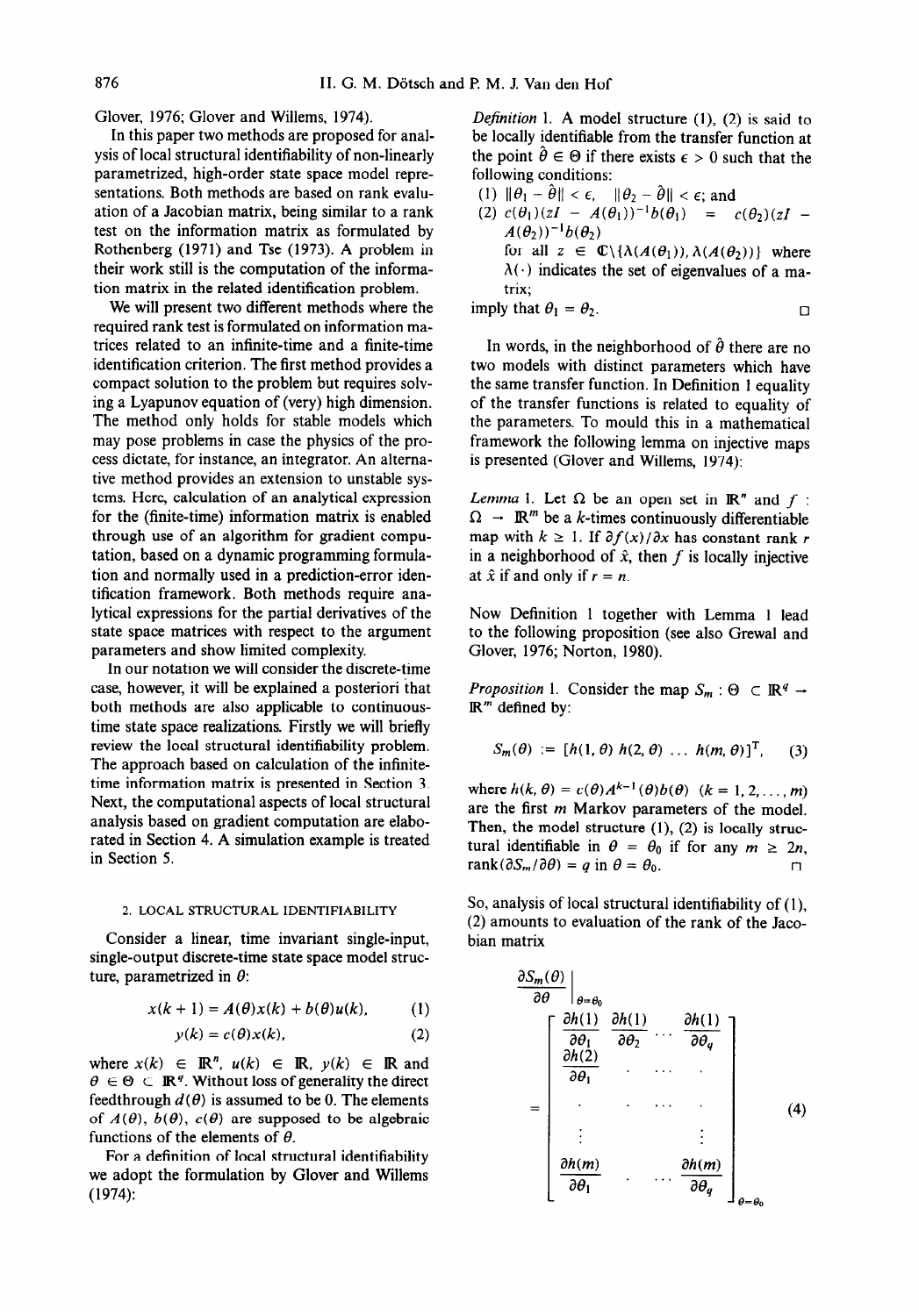with dimensions  $m \times q$ , while  $m \ge 2n$ . A test on the rank of (4) is equivalent to a rank test on the matrix

$$
\left( \left( \frac{\partial S_m(\theta)}{\partial \theta} \right)^{\mathrm{T}} \frac{\partial S_m(\theta)}{\partial \theta} \right) \Big|_{\theta = \theta_0}, \tag{5}
$$

and so local structural identifiability can be determined by a rank test on (5). With (slight) abuse of terminology we will refer to (5) as an information matrix, as it can be shown to be equal to the Fisher information matrix for specifically formulated identification problems. In the next two sections analytical expressions for two information matrices are presented for the situations of  $m \to \infty$  and for  $m =$ *2n.* 

## 3. IDENTIFIABILITY ANALYSIS BASED ON INFINITE-TIME INFORMATION MATRIX

In this section we will present a result that is based on the evaluation of the separate elements in the infinite-time information matrix, of which element  $(i, j)$  is determined by

$$
\left[\left(\frac{\partial S_{\infty}(\theta)}{\partial \theta}\right)^{T} \frac{\partial S_{\infty}(\theta)}{\partial \theta}\right]_{ij} = \sum_{k=1}^{\infty} \frac{\partial h(k)}{\partial \theta_{i}} \frac{\partial h(k)}{\partial \theta_{j}}.
$$
 (6)

Following an approach that is taken by Peeters (1994), for any dynamical system in state space form (1), (2) the derivative of the output with respect to  $\theta_i$  can be written as:

$$
\begin{bmatrix} x(k+1) \\ x^{(i)}(k+1) \end{bmatrix} = \begin{bmatrix} A & 0 \\ A^{(i)} & A \end{bmatrix} \begin{bmatrix} x(k) \\ x^{(i)}(k) \end{bmatrix} + \begin{bmatrix} b \\ b^{(i)} \end{bmatrix} u(k) \qquad (7)
$$

$$
y^{(i)}(k) = \begin{bmatrix} c^{(i)} & 1 \\ x^{(i)} & (k) \end{bmatrix} \begin{bmatrix} x(k) \\ x^{(i)}(k) \end{bmatrix}, \qquad (8)
$$

where the notation  $(\cdot)^{(i)}$  refers to the derivative  $\partial/\partial\theta_i$ . This expression was employed by Peeters (1994) for finding explicit expressions for an information matrix in a closely related situation. We can now employ the following proposition.

*Proposition 2.* Consider a state space model structure  $(1)$ ,  $(2)$  with u a stationary stochastic white noise process. If  $A(\theta_0)$  has all eigenvalues within the open unit disc, then

$$
E\frac{\partial y(t)}{\partial \theta_i}\frac{\partial y(t)}{\partial \theta_j}\bigg|_{\theta=\theta_0}=\sum_{k=1}^{\infty}\frac{\partial h(k)}{\partial \theta_i}\frac{\partial h(k)}{\partial \theta_j}\bigg|_{\theta=\theta_0}.\quad (9)
$$

*Proof:* The result follows straightforwardly by writing  $\frac{\partial y(t)}{\partial \theta} = \frac{\partial h(1)}{\partial \theta} u(t-1) + \frac{\partial h(2)}{\partial \theta} u(t-2) + \cdots$  and employing the fact that  $u$  is a white noise process.

Stability of (7), (8) is required to ensure boundedness of (9).

n

For convergence of the right-hand side of (9), this approach is confined to stable state space models. The expression in the proposition is equal to the  $(i, j)$ -element of the infinite-time information matrix, as shown in (6). Building on the state space expressions (7), (8) we can now write

$$
\begin{bmatrix}\nx(k+1) \\
x^{(1)}(k+1) \\
x^{(2)}(k+1) \\
\vdots \\
x^{(q)}(k+1)\n\end{bmatrix} = \begin{pmatrix}\nA & 0 & 0 & \cdots & 0 \\
A^{(1)} & A & 0 & \cdots & 0 \\
A^{(2)} & 0 & A & \cdots & 0 \\
\vdots & \vdots & \ddots & \ddots & \vdots \\
A^{(q)} & 0 & 0 & \cdots & A\n\end{pmatrix} \begin{bmatrix}\nx(k) \\
x^{(1)}(k) \\
x^{(2)}(k) \\
\vdots \\
x^{(q)}(k)\n\end{bmatrix} + \begin{bmatrix}\nb \\
b^{(1)} \\
b^{(2)} \\
\vdots \\
b^{(q)}\n\end{bmatrix} u(k) \qquad (10)
$$
\n
$$
\begin{pmatrix}\ny^{(1)}(k) \\
y^{(2)}(k) \\
\vdots \\
y^{(q)}(k)\n\end{pmatrix} = \begin{pmatrix}\nc^{(1)} & c & 0 & \cdots & 0 \\
c^{(2)} & 0 & c & \cdots & 0 \\
\vdots & \vdots & \ddots & \ddots & \vdots \\
c^{(q)} & 0 & 0 & \cdots & c\n\end{pmatrix} \times \begin{bmatrix}\nx(k) \\
x^{(1)}(k) \\
x^{(2)}(k) \\
\vdots \\
x^{(q)}(k)\n\end{bmatrix} \times (11)
$$

This leads to the following theorem.

*Theorem 1.* Let  $A(\theta_0)$  have all eigenvalues in the open unit disc. Then

$$
\left(\frac{\partial S_{\infty}(\theta)}{\partial \theta}\right)^{\mathrm{T}} \left.\frac{\partial S_{\infty}(\theta)}{\partial \theta}\right|_{\theta=\theta_0} = C_x P C_x^{\mathrm{T}} \qquad (12)
$$

with *P* the solution to the Lyapunov equation

$$
P = A_x P A_x^{\mathrm{T}} + B_x B_x^{\mathrm{T}}, \qquad (13)
$$

where  $A_x$ ,  $B_x$  and  $C_x$  are the respective matrices in the state space representation (10), (11) for  $\theta = \theta_0$ .  $\Box$ 

*Proof:* It follows from Proposition 2 that the considered information matrix is given by the covariance matrix of the output process (11). This covariance can directly be calculated by using the state covariance *P.* 

Local identifiability of the model structure can now be tested in  $\theta = \theta_0$  by testing the rank of (12).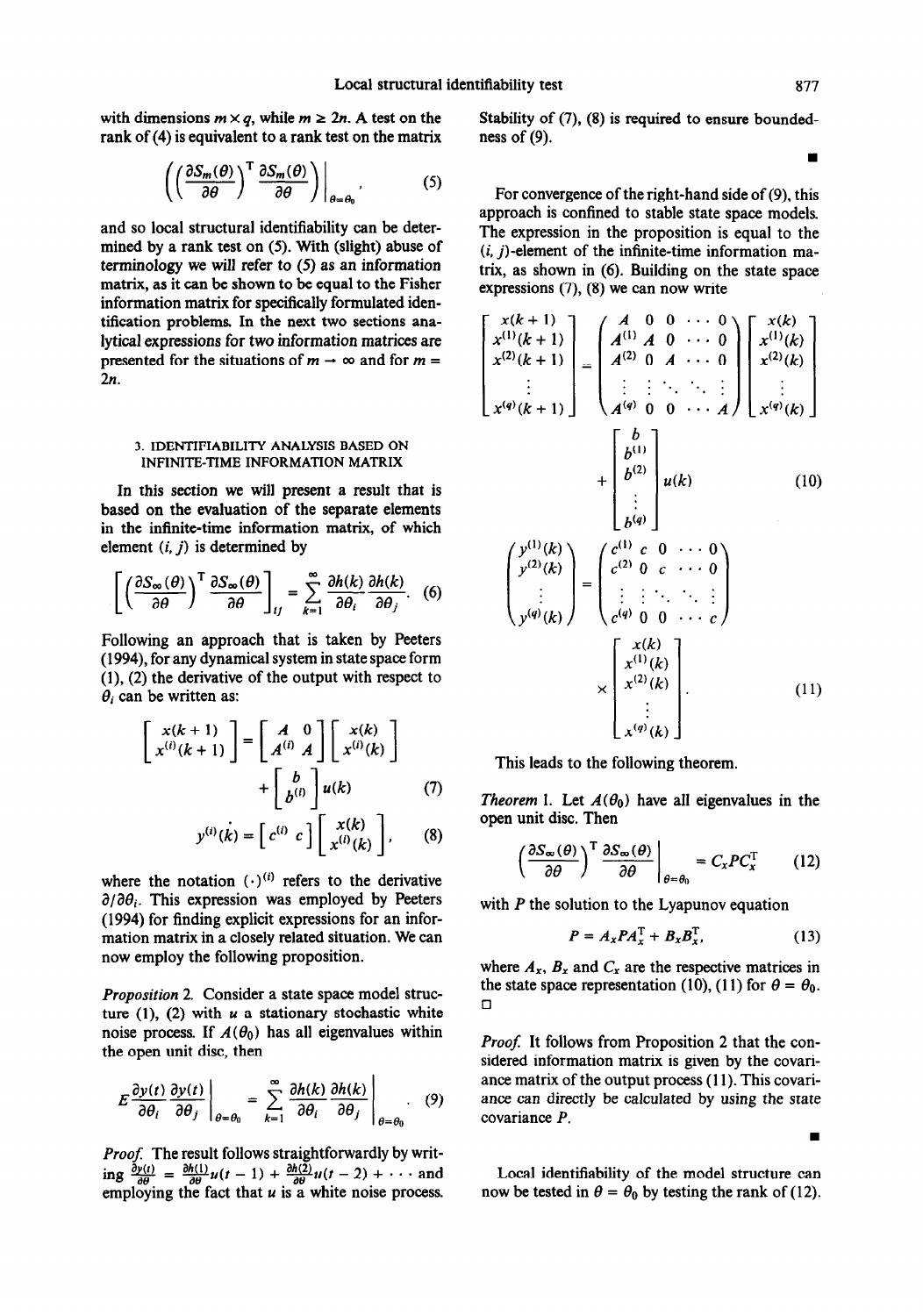Note that for solving (13) a Lyapunov equation has to be solved having dimension  $(q + 1)n$ . This comes down to the calculation of the controllability Gramian of the state space model  $(A_x, B_x, C_x)$ . Especially for high-order state space models (large  $n$ ), the dimension of this problem can become very large.

To solve the equation (13) accurately, the specific structural properties of the matrix  $A_x$  should be efficiently used. A further analysis of this problem is outside the scope of this paper.

With respect to the high-dimensionality of the concerned problem, it has to be stressed that in the approach of Glover and Willems (1974), a rank test has to be performed on a square matrix of dimension  $n^2 + q$ , which in general will be essentially larger than  $(q+1)n$ .

*Remark* 1. For the method presented in this section there exists an equivalent formulation for a continuous-time model structure. In that case the discrete-time Lyapunov equation (13) is naturally replaced by the continuous-time Lyapunov equation  $A_x P + P A_x^T = B_x B_x^T$ .

## 4. IDENTIFIABILITY ANALYSIS BASED ON FINITE-TIME INFORMATION MATRIX

As stated in the previous section, calculation of an infinite-time information matrix only holds for stable state space models. As will be shown in the example in Section 5, there are many processes that are marginally stable, e.g. when their dynamic behavior contains an integrator.

In this section it is shown that the problem of evaluating the rank of (4) for finite values of *m* enables identifiability analysis of unstable models and can be solved by adequately rephrasing the identifiability problem and applying an algorithm for gradient computation.

# 4.1. *Rephrasing the identifiability problem* Consequently

Consider the following "thought" identification problem, i.e. the identification is not actually carried out. Let there be given a linear, time invariant system that generates input-output data  $\{u(k), v(k)\}_{k=0}^{\infty}$ ... *N*, determined by

$$
z(k+1) = A(\theta_0)z(k) + b(\theta_0)u(k), \qquad (14)
$$

$$
y(k) = c(\theta_0)z(k) + e(k), \qquad (15)
$$

where state  $z(k) \in \mathbb{R}^n$ , input  $u(k) \in \mathbb{R}$ , output  $y(k) \in \mathbb{R}$  and  $\{e(k)\}\$ a sequence of independent, identically distributed random variables (white noise) with unit variance. When identifying a model on the basis of measurement data obtained from this data generating system, we consider a state space model structure

$$
x(k + 1) = A(\theta)x(k) + b(\theta)u(k),
$$
  
\n
$$
\varepsilon(k, \theta) = y(k) - c(\theta)x(k),
$$
 (16)

where  $A(\theta)$ ,  $b(\theta)$ ,  $c(\theta)$  is a parametrized state space model with  $\theta \in \Theta \subset \mathbb{R}^q$  and  $\varepsilon(k, \theta)$  the onestep-ahead prediction error (Ljung, 1987). The corresponding least squares identification criterion is given by \*

$$
V_N(\theta) = \frac{1}{2} \sum_{k=1}^N \varepsilon^2(k, \theta). \tag{17}
$$

To this end the following proposition will be fruitful.

*Proposition 3.* Consider a parametrized model structure (16), and any  $\theta_0 \in \Theta$ . Let a data generating system  $(A(\theta_0), b(\theta_0), c(\theta_0))$  generate inputoutput data according to  $(14)$ ,  $(15)$  with  $u(k)$  a unit pulse signal, i.e.  $u(k) = 1, k = 0; u(k) = 0, k > 0$ . Then

$$
E\left(\frac{\partial V_N(\theta)}{\partial \theta}\right) \left(\frac{\partial V_N(\theta)}{\partial \theta}\right)^{\mathrm{T}}\Big|_{\theta=\theta_0}
$$

$$
= \left(\frac{\partial S_N(\theta)}{\partial \theta}\right)^{\mathrm{T}} \frac{\partial S_N(\theta)}{\partial \theta}\Big|_{\theta=\theta_0} \tag{18}
$$

with  $V_N(\theta)$  and  $\frac{\partial S_N(\theta)}{\partial \theta}$  as expressed in (17), (4), and *E* the expectation operator.

*Proof:* Under pulse input conditions, the prediction error satisfies

$$
\varepsilon(k,\,\theta)=y(k)-h(k,\,\theta),\qquad \qquad (19)
$$

where  $h(k, \theta)$  represents the k-th element of the pulse response of the model. The gradient  $\partial V_N(\theta)/\partial \theta$  can now be expressed as

$$
\frac{\partial V_N(\theta)}{\partial \theta} = -\sum_{k=1}^N \varepsilon(k, \theta) \frac{\partial h(k, \theta)}{\partial \theta}.
$$
 (20)

$$
E \frac{\partial V_N}{\partial \theta} \left( \frac{\partial V_N}{\partial \theta} \right)^T \Big|_{\theta = \theta_0}
$$
  
= 
$$
\sum_{k=1}^N \sum_{l=1}^N \frac{\partial h(k, \theta_0)}{\partial \theta} E \varepsilon(k, \theta_0) \varepsilon(l, \theta_0) \left( \frac{\partial h(l, \theta_0)}{\partial \theta} \right)^T
$$
  
= 
$$
\sum_{k=1}^N \frac{\partial h(k, \theta_0)}{\partial \theta} \left( \frac{\partial h(k, \theta_0)}{\partial \theta} \right)^T
$$
, (21)

where the last equality follows from the unitvariance white noise property of  $\varepsilon(k, \theta_0)$ .

*<sup>\*</sup>* For reasons that will become clear later on, we will not consider a factor  $\frac{1}{N}$  in  $V_N(\theta)$ .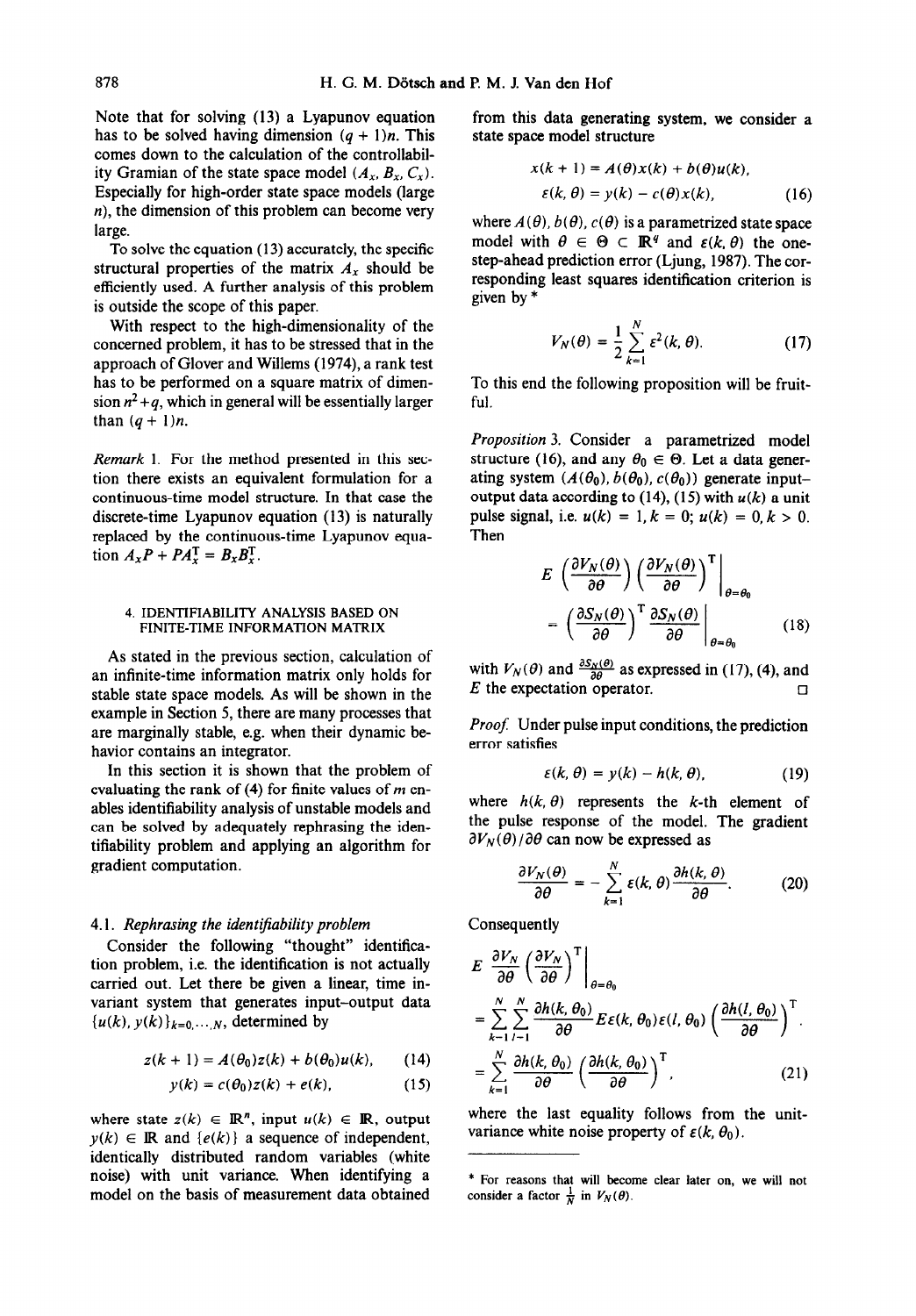So, for any 
$$
N > 0
$$
  
\n
$$
E \frac{\partial V_N}{\partial \theta} \left( \frac{\partial V_N}{\partial \theta} \right)^T \Big|_{\theta = \theta_0}
$$
\n
$$
= \sum_{k=1}^N \begin{bmatrix} \frac{\partial h(k)}{\partial \theta_1} \frac{\partial h(k)}{\partial \theta_1} & \frac{\partial h(k)}{\partial \theta_1} \frac{\partial h(k)}{\partial \theta_2} & \cdots & \frac{\partial h(k)}{\partial \theta_1} \frac{\partial h(k)}{\partial \theta_q} \\ \frac{\partial h(k)}{\partial \theta_2} & \frac{\partial h(k)}{\partial \theta_1} & \cdots & \frac{\partial h(k)}{\partial \theta_q} \frac{\partial h(k)}{\partial \theta_q} \end{bmatrix}
$$
\n
$$
= \left( \frac{\partial S_N(\theta)}{\partial \theta} \right)^T \frac{\partial S_N(\theta)}{\partial \theta} \Big|_{\theta = \theta_0}
$$
\n(22)

Using the result of Proposition 3 local structural identifiability analysis amounts to rank evaluation of a finite-time information matrix under the conditions as specified in the "thought" experiment of Proposition 3, and by chosing a data interval  $N \geq$ 2n according to Proposition 1.

# 4.2. *An algorithm for gradient computation*

In Van Zee and Bosgra (1982) an algorithm has been proposed that, based on measurements  ${u(k), y(k)}_{k=0,\dots,N}$  and analytic expressions for the partial derivatives  $\frac{\partial}{\partial \theta}A(\theta)$ ,  $\frac{\partial}{\partial \theta}b(\theta)$  and  $\frac{\partial}{\partial \theta}c(\theta)$ with respect to  $\theta_r$  ( $r = 1, \ldots, q$ ), generates the gradient  $\partial V_N(\theta) / \partial \theta_r$  for a prechosen value of  $\theta$ . This algorithm that is based on a dynamic programming formulation, is sketched next.

Consider the "thought" identification experiment as stated in Section 4.1. Dynamic programming formulation is based on the definition of a partial criterion function:

$$
W_i(x(i), \theta) := \frac{1}{2} \sum_{k=i}^{N} \varepsilon^2(k, \theta)
$$
 (23)

and derivation of the partial derivatives of  $W_i(x(i), \theta)$  with respect to  $x(i)$  and  $\theta$  on the given trajectory  $x(i)$ , where  $W_i(x(i), \theta)$  is expressed as

$$
W_i(x(i), \theta) = \frac{1}{2} \varepsilon^2(i, \theta) + W_{i+1}(x(i+1), \theta). \quad (24)
$$

This leads to

$$
\frac{\partial}{\partial x(i)} W_i(x(i), \theta) = \frac{1}{2} \frac{\partial}{\partial x(i)} \varepsilon^2(i, \theta) \n+ \frac{\partial}{\partial x(i+1)} W_{i+1}(x(i+1), \theta) \frac{\partial x(i+1)}{\partial x(i)} \n= -\varepsilon(i, \theta)c(\theta) \n+ \frac{\partial}{\partial x(i+1)} W_{i+1}(x(i+1), \theta) A(\theta); \qquad (25)
$$

$$
\frac{\partial}{\partial \theta} W_i(x(i), \theta) = \frac{1}{2} \frac{\partial}{\partial \theta} \varepsilon^2(i, \theta)
$$
  
+ 
$$
\frac{\partial}{\partial x(i+1)} W_{i+1}(x(i+1), \theta) \frac{\partial x(i+1)}{\partial \theta}
$$
  
+ 
$$
\frac{\partial}{\partial \theta} W_{i+1}(x(i+1), \theta).
$$
 (26)

Adopting the following notation:

$$
\lambda_i^{\mathrm{T}} := \frac{\partial}{\partial x(i)} W_i(x(i), \theta) \qquad (27)
$$

$$
H_i(x(i), \lambda_{i+1}, \theta) := \frac{1}{2} \varepsilon^2(i, \theta) + \lambda_{i+1}^{\mathrm{T}} [A x(i) + b u(i)] \tag{28}
$$

calculation of the gradient  $\frac{\partial}{\partial \theta}V_N(\theta)$  is carried out in the following two steps:

(1)  $\lambda_i$  is computed for  $i = 1, \ldots, N$  from

$$
\lambda_i^{\mathrm{T}} = \lambda_{i+1}^{\mathrm{T}} A(\theta) - \varepsilon(i, \theta) c(\theta), \quad \lambda_{N+1}^{\mathrm{T}} = 0. (29)
$$

This implies a backward run on the errorsequence  $\varepsilon(i, \theta)$ ;

(2)  $\frac{\partial}{\partial \theta}H_k$  is calculated for  $k = 0, ..., N$  as

$$
\frac{\partial}{\partial \theta} H_k = -\varepsilon(k, \theta) \frac{\partial}{\partial \theta} c(\theta) x(k) +
$$

$$
\lambda_{k+1}^{\text{T}} \left[ \frac{\partial}{\partial \theta} A(\theta) x(k) + \frac{\partial}{\partial \theta} b(\theta) u(k) \right], (30)
$$

where  $\frac{\partial}{\partial \theta}A(\theta)$ ,  $\frac{\partial}{\partial \theta}b(\theta)$  and  $\frac{\partial}{\partial \theta}c(\theta)$  are deter mined analytically.

The gradient  $\frac{\partial V_N(\theta)}{\partial \theta}$  is finally found as:

$$
\frac{\partial V_N(\theta)}{\partial \theta} = \sum_{k=0}^N \frac{\partial}{\partial \theta} H_k(x(k), \lambda_{k+1}, \theta).
$$
 (31)

*4.3. An analytical expression for the information matrix* 

The results of the previous two subsections can now be employed to formulate an expression for the derivative  $\frac{\delta V}{\delta \theta}$ 

*Lemma 2.* Consider the gradient expressions (31), (28) and (27) and the experimental conditions as specified in Proposition 3. Then

$$
\frac{\partial V_{2n}(\theta)}{\partial \theta_r} = -\sum_{k=1}^{2n} \varepsilon(k, \theta) \frac{\partial c}{\partial \theta_r} A^{k-1} b
$$
  

$$
-\sum_{k=1}^{2n} \varepsilon(k, \theta) c A^{k-1} \frac{\partial b}{\partial \theta_r}
$$
  

$$
-\sum_{j=2}^{2n} \sum_{\ell=1}^{j-1} \varepsilon(j, \theta) c A^{j-\ell-1} \frac{\partial A}{\partial \theta_r} A^{\ell-1} b.
$$
(32)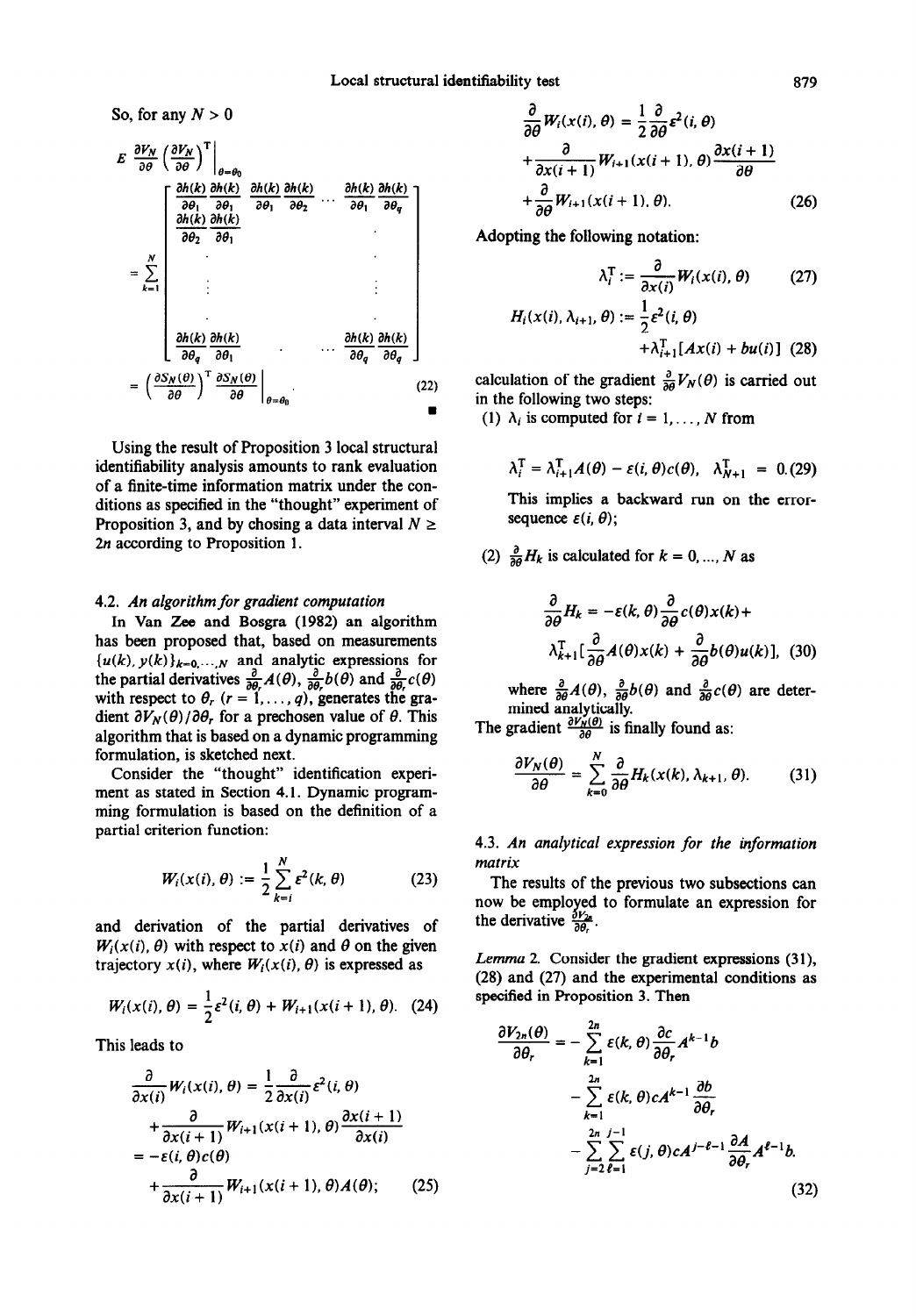*Proof.* An explicit expression for  $\lambda_k^T$  is derived which follows from  $(27)$  in a straightforward way:

$$
\lambda_k^{\mathrm{T}} = -\sum_{j=k}^{2n} \varepsilon(j,\theta) c A^{j-k}, \tag{33}
$$

where  $k = 1, \ldots, 2n$  and  $\lambda_{2n+1}^T = 0$ . Substitution of (33) in (31) and taking into account the "thought" experimental conditions as stated in Proposition 3 result in expression (32) for the gradient. The third term of the expressions follows by rewriting the summation  $\sum_{\ell=1}^{2n} \sum_{j=k+1}^{2n}$  into  $\sum_{j=2}^{2n} \sum_{\ell=1}^{j-1}$ . n

The information matrix can now be calculated element-wise by multiplying (32) with a similar expression for  $\frac{\partial V_{2n}}{\partial \theta}$  and taking the expectation. Since  $\varepsilon(k, \theta_0)$  is assumed to be a standard white noise, the terms of this product containing  $E \varepsilon(i, \theta_0) \varepsilon(j, \theta_0)$ , where  $i \neq j$  will disappear. The exact elaboration is quite technical and is presented in the Appendix. Here, we only state the result.

Before we do so, some notational conventions are introduced:

(1) the extended controllability and observability matrices  $W_c$  are  $W_o$  are defined as

$$
W_c := \begin{bmatrix} b & Ab & A^2b & \dots & A^{2n-1}b \end{bmatrix}; \quad (34)
$$
  

$$
W_o := \begin{bmatrix} c^T & A^T c^T & \dots & (A^T)^{2n-1} c^T \end{bmatrix}^T; \quad (35)
$$

(2) for  $i \leq j$ ,  $E_c(i, j) \in \mathbb{R}^{2n \times (j-l+1)}$  is defined as the matrix that selects the  $i$ -th up to the  $j$ -th column of a matrix with  $2n$  columns by postmultiplication:

$$
E_c(i, j) := \begin{bmatrix} 0_{(i-1)\times(j-i+1)} \\ I_{(j-i+1)\times(j-i+1)} \\ 0_{(2n-j)\times(j-i+1)} \end{bmatrix},
$$
 (36)

where *i*,  $j = 1, ..., 2n$ .  $0_{p \times r}$  denotes the  $(p \times$ *r*) 0-matrix;  $I_{p\times p}$  denotes the  $(p \times p)$  identity matrix;

(3) for  $i \leq j$ ,  $E_o(i, j) \in \mathbb{R}^{(j-1+1)\times 2n}$  is defined as the matrix that selects the  $i$ -th up to the  $j$ -th row of a matrix with  $2n$  rows by premultiplication:

$$
E_o(i, j) := \left[0_{(j-i+1)\times(i-1)}\right.\nI_{(j-i+1)\times(j-i+1)} 0_{(j-i+1)\times(2n-j)}\bigg], \quad (37)
$$

where  $i, j = 1, \ldots, 2n$ .

With these notational conventions we state the following result:

*Proposition 4.* Under the conditions stated in Proposition 3 and using the notational conventions  $(34)$ ,  $(35)$ ,  $(36)$  and  $(37)$  the  $(r, s)$ -element of the information matrix is expressed as:

$$
E\left(\frac{\partial V_{2n}}{\partial \theta_r}\right)\left(\frac{\partial V_{2n}}{\partial \theta_s}\right)
$$
  
=  $\frac{\partial b}{\partial \theta_r} W_o^T W_o \frac{\partial b}{\partial \theta_s} + \frac{\partial c}{\partial \theta_r} W_c W_c^T \frac{\partial c^T}{\partial \theta_s}$   
+  $f_1(\theta_r, \theta_s) + f_1(\theta_s, \theta_r) + f_2(\theta_r, \theta_s) + f_2(\theta_s, \theta_r)$   
+  $f_3(\theta_r, \theta_s) + f_3(\theta_s, \theta_r) + f_4(\theta_r, \theta_s)$  (38)

with

$$
f_1(\theta_1, \theta_2) = \frac{\partial c}{\partial \theta_1} W_c W_o \frac{\partial b}{\partial \theta_2}
$$
(39)  

$$
f_2(\theta_1, \theta_2) = \sum_{k=1}^{2n-1} \frac{\partial c}{\partial \theta_1} W_c E_c(k+1, 2n)
$$

$$
\times E_o(1, 2n-k) \left( W_o \frac{\partial A}{\partial \theta_2} W_c \right) E_c(k, k). \quad (40)
$$

$$
\frac{2n-1}{2n-1} \partial b^T = -1
$$

$$
f_3(\theta_1, \theta_2) = \sum_{k=1}^{\infty} \frac{\partial b^1}{\partial \theta_1} W_o^{\mathsf{T}} E_o^{\mathsf{T}}(k+1, 2n)
$$

$$
\times E_o(1, 2n-k) \left( W_o \frac{\partial A}{\partial \theta_2} W_c \right) E_c(k, k). \tag{41}
$$

$$
f_4(\theta_r, \theta_s) = \sum_{k=1}^{2n-1} \sum_{\ell=1}^{2n-1} E_c^{\mathrm{T}}(k, k) \left( W_o \frac{\partial A}{\partial \theta_r} W_c \right)^{\mathrm{T}}
$$
  
× $E_o^{\mathrm{T}}(\max(k, \ell) - k + 1, 2n - k)$   
× $E_o(\max(k, \ell) - \ell + 1, 2n - \ell)$   
× $\left( W_o \frac{\partial A}{\partial \theta_s} W_c \right).$  (42)

*Proof: See* the Appendix.

Although the analytical expression (38) seems quite elaborate, the calculation is straightforward.

Computation of the partial derivatives of the state space matrices  $(A(\theta), b(\theta), c(\theta))$  with respect to  $\theta_i$  (i = 1, ..., q) for  $\theta = \theta_0$  is done by hand and the extended controllability and observability matrices are calculated straightforwardly.

Note that using the notation based on row- and column-selection the  $(r, s)$ -element of the information matrix is expressed in terms of:

$$
W_o\left(\frac{\partial A}{\partial \theta_i}\right) W_c, \quad W_o\left(\frac{\partial b}{\partial \theta_i}\right), \quad \left(\frac{\partial c}{\partial \theta_i}\right) W_c, \n i = r, s. \quad (43)
$$

From a computational point of view expression (38) constitutes an attractive basis for formulation of an algorithm for local structural analysis since the main computation effort consists of calcula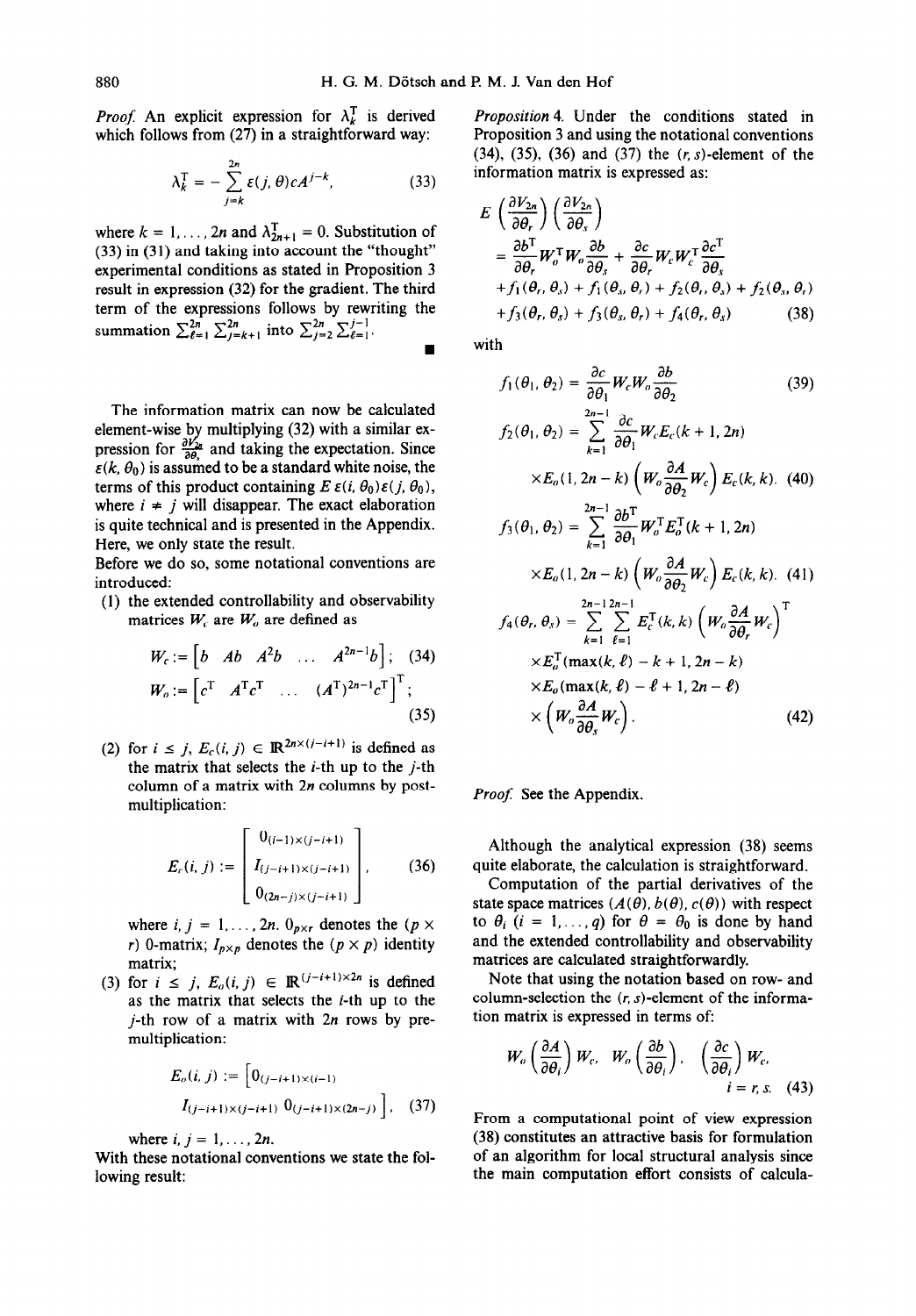tion of summations of matrix products of reasonable dimensions. Since  $W_o$ ,  $W_c$  are derived from  $A(\theta)$ ,  $b(\theta)$ ,  $c(\theta)$  this algorithm has to be supplied with analytical expressions for

$$
\left.\frac{\partial A}{\partial \theta_i}\right|_{\theta=\theta_0}, \left.\frac{\partial b}{\partial \theta_i}\right|_{\theta=\theta_0}, \left.\frac{\partial c}{\partial \theta_i}\right|_{\theta=\theta_0}, \left.\frac{\partial c}{\partial \theta_i}\right|_{\theta=\theta_0},
$$

for  $i = r, s$  to compute the  $(r, s)$ -element of the information matrix.

Expression (38) also states a very nice intuitive result, since parameter identifiability is expressed in terms of controllability and observability properties of the model and the sensitivity of the state space matrices with respect to the elements of the argument parameter vector  $\theta$ . In this respect these results closely relate in spirit to the infinite-time results of the previous section.

Remark 2. As the presented test for identifiability is based on the injective map from parameters to the sequence of Markov parameters  $\{h(k, \theta)\}_{k=1,\dots, 2n}$ , the results also directly apply to continuous-time state space parametrizations, where this same injectivity reflects identifiability. As a consequence, continuous-time model structures can also be directly substituted in the expressions of Proposition 4 and consecutively in the rank test of Proposition 3.

#### 5. EXAMPLE

In this section both tests for local structural identifiability are applied to a physically structured model of an industrial process for mixing solid materials (Dötsch, 1991). The process under investigation concerns the mixing behavior in case two components are stirred in a vessel. Here we consider two different situations. The first situation concerns mixing while the components remain in the vessel. In this case the process has a structural integrator, structural meaning independent of the parameter values. In the second situation mixing takes place while there is a continuous mass flow in and out of the vessel; in this case the process is structurally stable.

The structure of the model is based on discretetime mass conservation laws that describe mass exchange between an arbitrarily chosen number of compartments. The states represent the concentration of one component in each compartment. The model order is determined by the number of compartments that constitute the vessel, denoted as  $n_1 + n_2$ .

The state space matrices are partitioned accordingly and are expressed as follows:

$$
A(\theta) = \begin{bmatrix} A_{11}(\theta) & A_{12}(\theta) \\ A_{21}(\theta) & A_{22}(\theta) \end{bmatrix},
$$

where

$$
A_{11}(\theta) = \begin{bmatrix} 1 - \theta_1 - \theta_2 & 0 & \dots & 0 & \theta_4^{-1} \theta_6 \\ \theta_6^{-1} \theta_1 \theta_4 & 0 & & & 0 \\ 0 & 1 & 0 & & & \\ & \vdots & & \ddots & \ddots & & \vdots \\ & & & & 1 & 0 \\ & & & & & 0 & 10 & 0 \\ & & & & & & 0 & 1 \end{bmatrix}
$$

with dimension  $n_1 \times n_1$  and

$$
A_{22}(\theta) = \left[\begin{array}{ccccc} 1-\theta_3 & 0 & \dots & & 0 \\ \theta_3 & 1-\theta_3 & 0 & & 0 \\ 0 & \theta_3 & \ddots & & & \\ \vdots & & \ddots & \ddots & & \vdots \\ 0 & & 0 & \theta_3 & 1-\theta_3 & 0 \\ 0 & \dots & 0 & \theta_3 & f_o - \theta_3 \end{array}\right]
$$

with dimension  $n_2 \times n_2$ . In the case where the process has a structural integrator, the parameter  $f<sub>o</sub>$  is equal to 1; in case of a continuous mass flow (structurally stable process)  $f<sub>o</sub>$  must satisfy  $f<sub>o</sub> < 1$ and is chosen equal to 0.55.

The elements of  $A_{12}(\theta)$  and  $A_{21}(\theta)$  are all equal to zero except the (1, 1) element of  $A_{21}(\theta)$  =  $\theta_5^{-1} \theta_2 \theta_4$  and the (1, n<sub>2</sub>) element of  $A_{12}(\theta)$  =  $\theta_4^{-1}\theta_3\theta_5$ .

The input and output vector are:

$$
b(\theta) = \begin{bmatrix} 0 & \dots & 0 \end{bmatrix} (\theta_4 + n_2 \theta_5 + n_1 \theta_6) \quad 0 \dots & 0 \end{bmatrix}^T;
$$
  

$$
c(\theta) = \begin{bmatrix} 0 & \dots & 0 & 1 & 0 \end{bmatrix} \quad 0 \dots & 0 \end{bmatrix}.
$$

The model has six parameters with a physical interpretation:  $\theta_{1,2,3}$  represent flow-rates and  $\theta_{4,5,6}$ compartment volumes. The choice of parameter for which structural analysis is carried out is based on physical insight and model simulations:

$$
\theta_0 = [0.0792 \quad 0.1759 \quad 0.9500
$$
  
9.4406 \quad 1.6608 \quad 0.7867]^T.

For  $f<sub>o</sub> = 0.55$  the infinite and finite-time information matrix is calculated; for  $f<sub>o</sub> = 1$  only the finite-time information matrix is calculated. The results are shown in terms of the singular values of the calculated information matrices in Table 1.

From the zero singular value it may be concluded that for  $f<sub>o</sub> = 0.55$  and  $f<sub>o</sub> = 1$  the model is not locally structural identifiable at  $\theta = \theta_0$ .

A natural step to take now is to eliminate those parameters from the identification problem that show very small contribution to the input-output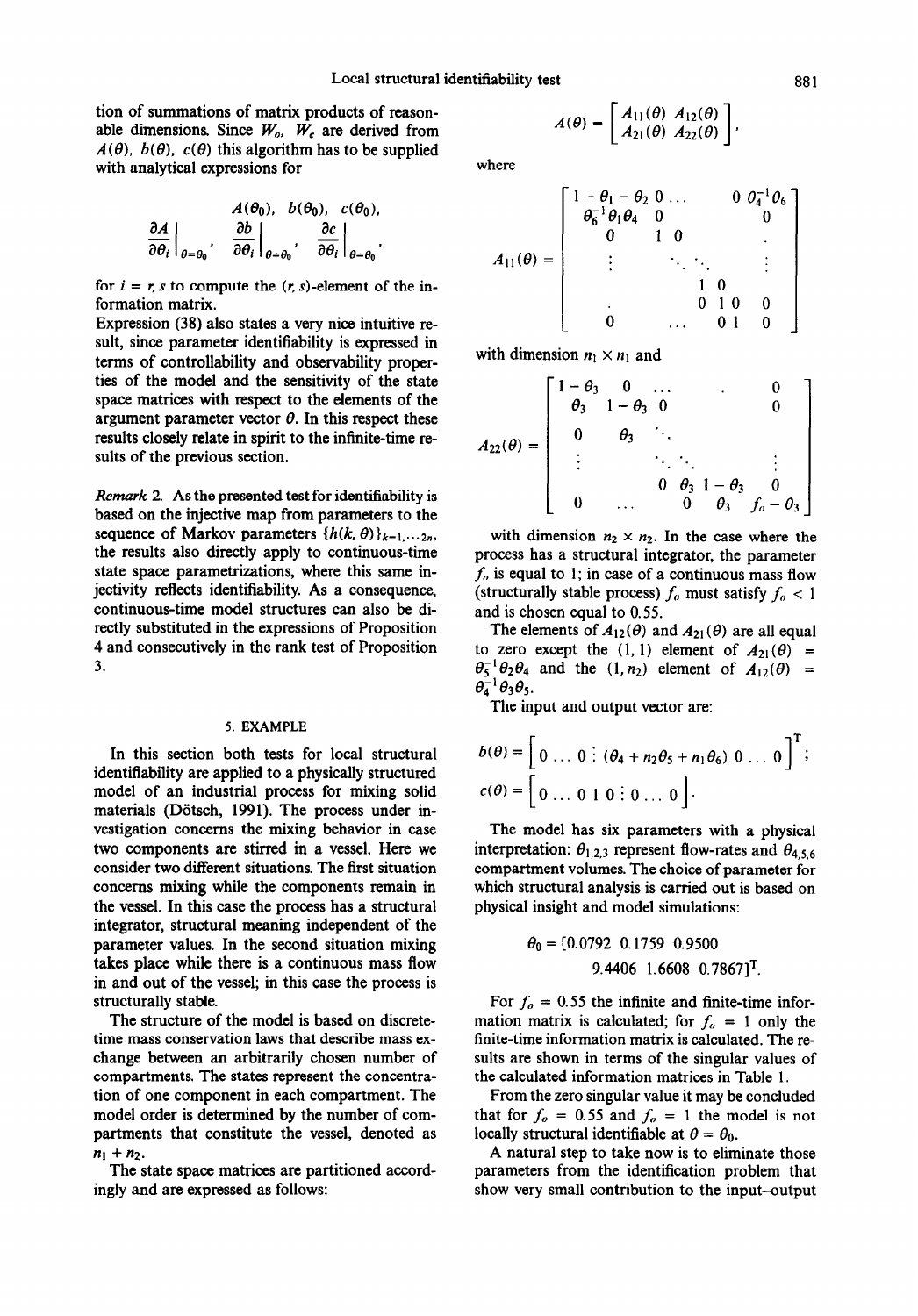Table I. Singular values of the information matrices  $(\times 10^4)$ 

| $f_0 = 0.55$ |           |           |
|--------------|-----------|-----------|
| infinite IM  | finite IM |           |
| 2.1375542    | 1.7522639 | 3.8864028 |
| 0.9885777    | 0.8815305 | 1.9976371 |
| 0.0540982    | 0.0409189 | 0.0967318 |
| 0.0014324    | 0.0010992 | 0.0030977 |
| 0.0000210    | 0.0000026 | 0.0000099 |
| 0.0000000    | 0.0000000 | 0.0000000 |

Table 2. Diagonal elements of the information matrices  $(\times 10^4)$ 

| $f_0 = 0.55$ |           |           |
|--------------|-----------|-----------|
| infinite IM  | finite IM |           |
| 1.7962620    | 1.4037856 | 3.3047459 |
| 0.2337035    | 0.1445630 | 0.3544174 |
| 1.1234486    | 1.1042209 | 2.2674753 |
| 0.0001111    | 0.0000202 | 0.0000551 |
| 0.0136405    | 0.0112508 | 0.0277019 |
| 0.0145179    | 0.0119745 | 0.0294838 |

behavior of the model. A nice feature of the information matrix is that the diagonal elements express parameter sensitivity of the Markov parameters (see (22)). The choice which parameters to eliminate can thus be based on the diagonal elements of the information matrix. In Table 2 the diagonal elements of the information matrices are shown. In this case the model dynamics seem to be the least sensitive with respect to  $\theta_4$ .

#### 6. CONCLUSIONS

In the case of model parametrizations based on physical modeling it is imperative to test local structural identifiability before parameter estimation is carried out. In this paper two methods are presented to test local structural identifiability of SISO, non-linearly parametrized state space models of high order. They are based on calculation and rank evaluation of an infinite-time and finitetime information matrix. In the infinite-time case a compact solution is presented that requires solving a high-dimensional Lyapunov equation and only holds for stable models. A finite-time information matrix enables identifiability analysis for stable as well as unstable models. For calculation of a finite-time information matrix a specific "thought" identification experiment is formulated and an algorithm for gradient computation, as formulated by Van Zee and Bosgra (1982), is applied. Both methods apply to discrete-time and continuoustime model structures. Their applicability is verified by showing the results of tests with a stable and

# marginally stable model of an industrial mixing process of order 40.

*Acknowledgements-The* work of Hans Dotsch is supported by Philips Research Laboratories, Eindhoven, The Netherlands, The authors gratefully acknowledge Ralf Peeters, for bringing his work to their attention.

### **REFERENCES**

- Bellman, R. and K. J. Åström (1970). On structural identifiability. *Mathematical Biosciences, I, 329-339.*
- Cobelli, C., A. Lepschy and G. Romanin Jacur (1979). Identifiability of compartmental systems and related structural properties. *Mathematical Biosciences*, 44, 1-18.
- Dasgupta, S. and B. D. 0. Anderson (1987). Physically based parameterizations for designing adaptive algorithms. *Automatica, 23, 469-477.*
- Dötsch, J. G. M. (1991). Identification of physically structured models of a Nauta mixer. Report A-513. Mech. Eng. Systems and Control Group, Delft Univ. of Technology, (in Dutch).
- Glover, K. and J. C. Willems (1974). Parametrizations of linear dynamical systems: canonical forms and identifiability. *IEEE Trans. Automat. Control, AC-19, 640-645.*
- Godfrey, K. (1983). *Compartmental Models and their Application.* Academic Press, London.
- Grewal, M. S. and K. Glover (1976). Identifiability of linear and nonlinear dynamical systems. *IEEE Trans. Automat. Control, Short Papers, 833-837.*
- Ho, B. L. and R. E. Kalman (1966). Effective construction of linear state-variable models from input-output functions. *Regelungstechnik, Heft 12, 545-548.*
- Ljung, L. (1987). *System Identification: Theory for the User.*  Prentice Hall, Englewood Cliffs, NJ.
- Ljung, L. and T. Glad (1991). On global identifiability for arbitrary model parametrizations. Report LiTH-ISY-I-1308, Dept. of Electrical Engineering, Linköping University, Sweden.
- Norton, J. P (1980). Normal-mode identifiability analysis of linear compartmental systems in linear stages. *Mathematical Biosciences, 50, 95-l* 15.
- Peeters, R. L. M. (1994). System identification based on Riemannian geometry theory and algorithms. PhD thesis, Tinbergen Institute Research Series, Vol. 64.
- Rothenberg, T. J. (1971). Identification in parametric models. *Econometrica, 39, 577-591,*
- Rubinow, S. I. and A. Winzer (1971). Compartment analysis: an inverse problem. *Mathematical Biosciences,* 11, 203-247.
- Tse, E. (1973). Information matrix and local identifiability of parameters. In *Proc. Joint Automat. Control Conf, Colum*bus, OH, pp. 611-619.
- Van Zee, G. A. and 0. H. Bosgra (1982). Gradient computation in prediction error identification of linear, discrete-time systems. *IEEE Trans. Automat. Control, AC-21, 738-739.*
- Walter, E. (1981). Identifiability of State Space Models. In *Lecture Notes in Biomathematics, vol. 46,* Springer, Berlin.

## APPENDIX A. PROOF OF PROPOSITION 4

Calculation of the product  $E \frac{\partial V_{2n}}{\partial \theta} \frac{\partial V_{2n}}{\partial \theta}$  is carried out by employing the expression (32) in Lemma 2 together with  $E\varepsilon(i, \theta_0)\varepsilon(j, \theta_0) = 0$  for  $i \neq j$ .

*The* first two terms in the expression (38) follow directly by considering the quadratic terms of the first and second terms in (32).